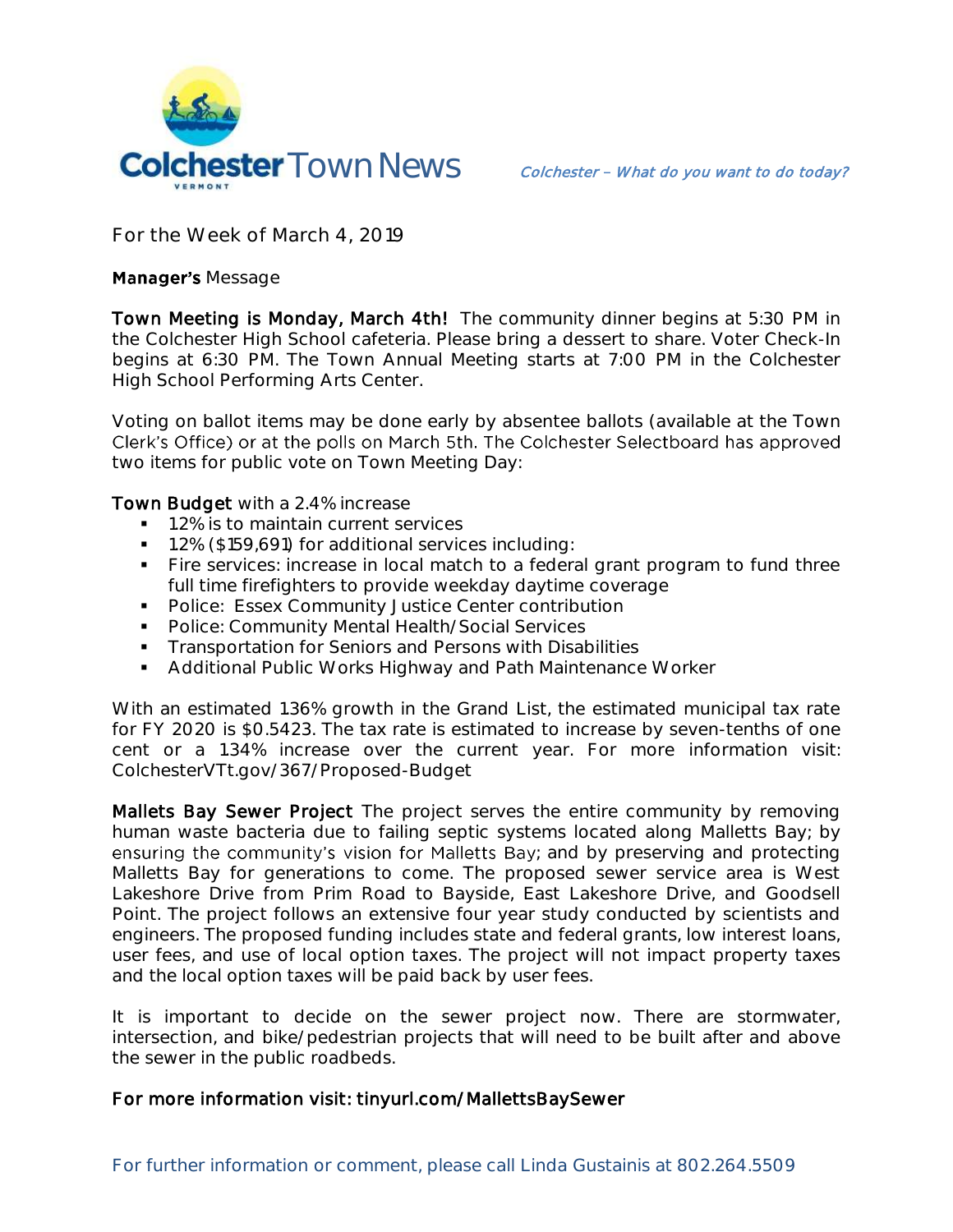

For more about the Town Manager's Office, visit http://colchesteryt.gov/manager or call 264-5509.

**Office of the Town Clerk | Treasurer Julie Graeter**

- **It's tax season!** A reminder to those who are eligible to file a Homestead Declaration with the Vermont Department of Taxes. Visit the state's website for more: [https://tax.vermont.gov/property-owners/homestead-declaration.](https://tax.vermont.gov/property-owners/homestead-declaration)
- Property taxes are due March 15<sup>th</sup> This is the last installment of the 2018/2019 Property Tax Year. [Visit http://colchestervt.gov/330/Payment-](file://///colchester-11/Admin/Newsletter/2019/Newsletter%20New%20Masters/Visit%20http:/colchestervt.gov/330/Payment-Options)[Options](file://///colchester-11/Admin/Newsletter/2019/Newsletter%20New%20Masters/Visit%20http:/colchestervt.gov/330/Payment-Options) for ways to pay.
- Dog licenses are due by April 1<sup>st</sup> Visit [http://colchestervt.gov/323/Dog-](http://colchestervt.gov/323/Dog-Licensing)[Licensing](http://colchestervt.gov/323/Dog-Licensing) for fee details.

For more about the Town Clerk's Office visit <http://colchestervt.gov/townclerk> or call 264-5520.

**Assessor Robert Vickery**

- We are working on the 2019 Grand List changes.
- We will be contacting property owners that have taken out permits for interior renovation for building inspections.
- We are entering inventory forms and analyzing the data to better understand the current commercial real estate market. If you have received an inventory form please fill it out and return it to the Assessor's Office. It is important piece of data tin keeping the taxes fair and equitable for all citizens of Colchester.
- You may view the online Web Map and Assessment Data by going to: <http://www.axisgis.com/ColchesterVT/>

For more about the Assessor's Office visit <http://colchestervt.gov/assessor> or call 264-5671.

**Finance Department Lara Alemy, Director**

> Local Option Tax Fund: As of February 28, 2019 the balance of the Local Option Tax Fund (with use restricted to voter-approved capital projects) is \$2,749,490. In FY19, we have received \$1,204,264 in revenue and made \$522,883 in payments for such projects.